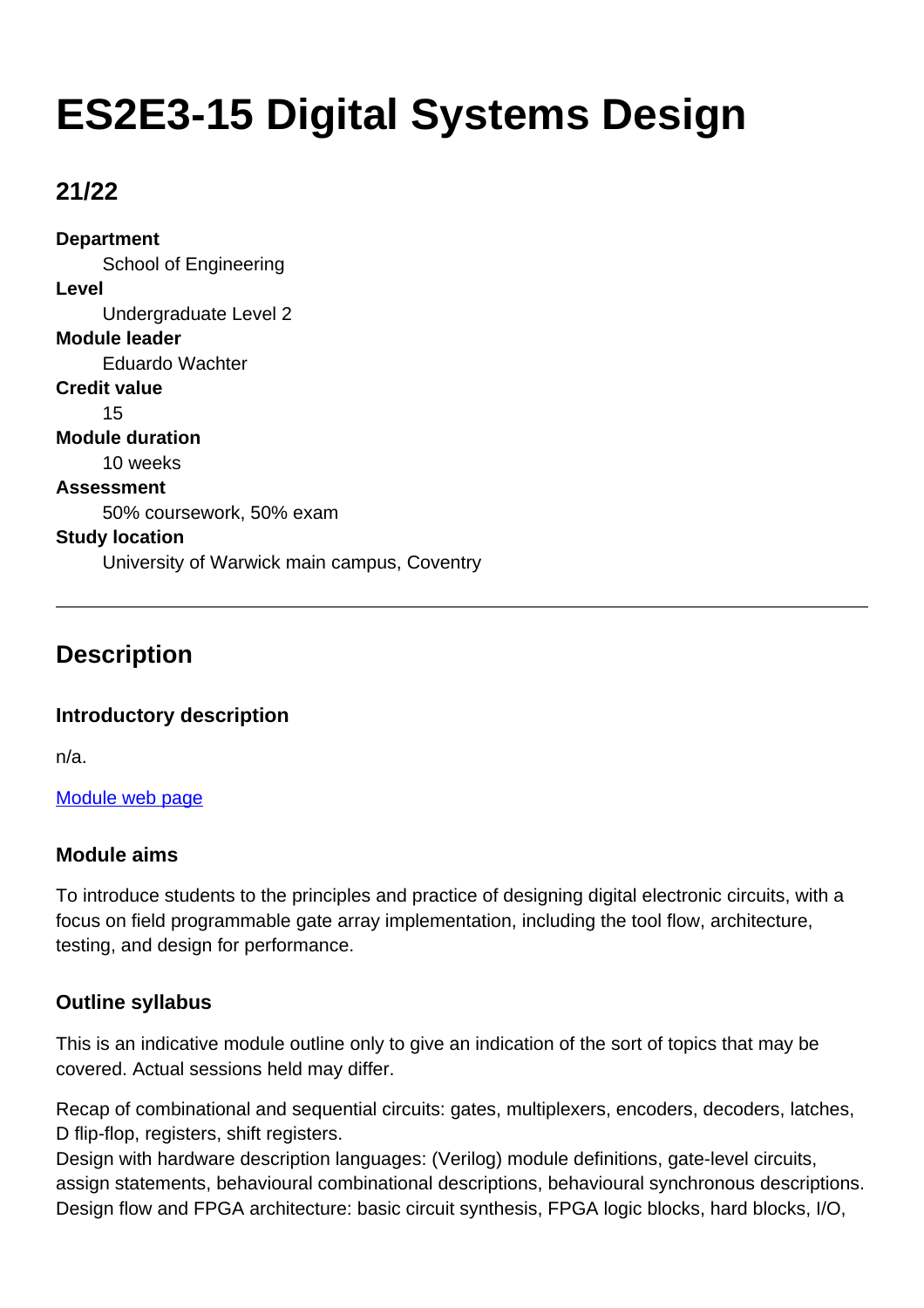mapping to FPGA blocks, placement and routing, configuring FPGAs.

Testing digital circuits: basic Verilog testbenches, self-checking testbenches, file I/O for input/output vectors, testing strategies.

Arithmetic circuits: limits of ripple adders, carry-lookahead adders, multipliers, fixed-point data representation and resulting errors, floating point circuit complexity.

Timing and pipelining: basic combinational timing characteristics, timing of synchronous components, computing circuit timing performance, pipelining for improved performance, hazards, race conditions, and metastability.

Processors and I/O: basic structure of a processor and how this relates to performance, integrating peripherals over UART, SPI, I2C, and faster serial standards, computing data rates for these standards.

## **Learning outcomes**

By the end of the module, students should be able to:

- Understand the theory of combinational and sequential circuits and how these combine in the design of digital computing circuits through the use of the Verilog hardware description language (HDL).
- Assess the digital design flow as currently practised professionally in industry, with reference to field programmable gate arrays, and at a more general level, to custom application specific integrated circuits.
- Examine how mathematics is performed in custom circuits, and how simple units can be combined to implement compute datapaths.
- Develop a testing strategy and design a testbench to evaluate the functional correctness of a circuit using the testing features of the Verilog HDL and a professional standard simulator.
- Discuss the performance of synchronous digital circuits, based on the timing of basic components, and how pipelining affects performance, and how this differs from measuring the performance of software running on processors.

## **Subject specific skills**

Plan and manage the design process, including cost drivers, evaluating outcomes, and working with technical uncertainty.

Ability to apply relevant practical and laboratory skills.

Ability to conceive, make and realise a component, product, system or process.

## **Transferable skills**

Numeracy: apply mathematical and computational methods to communicate parameters, model and optimize solutions.

Apply problem-solving skills, information retrieval, and the effective use of general IT facilities. Communicate (written and oral; to technical and non-technical audiences) and work with others. Plan self-learning and improve performance, as the foundation for lifelong learning/CPD.

Exercise initiative and personal responsibility, including time management, which may be as a team member or leader.

Overcome difficulties by employing skills, knowledge and understanding in a flexible manner.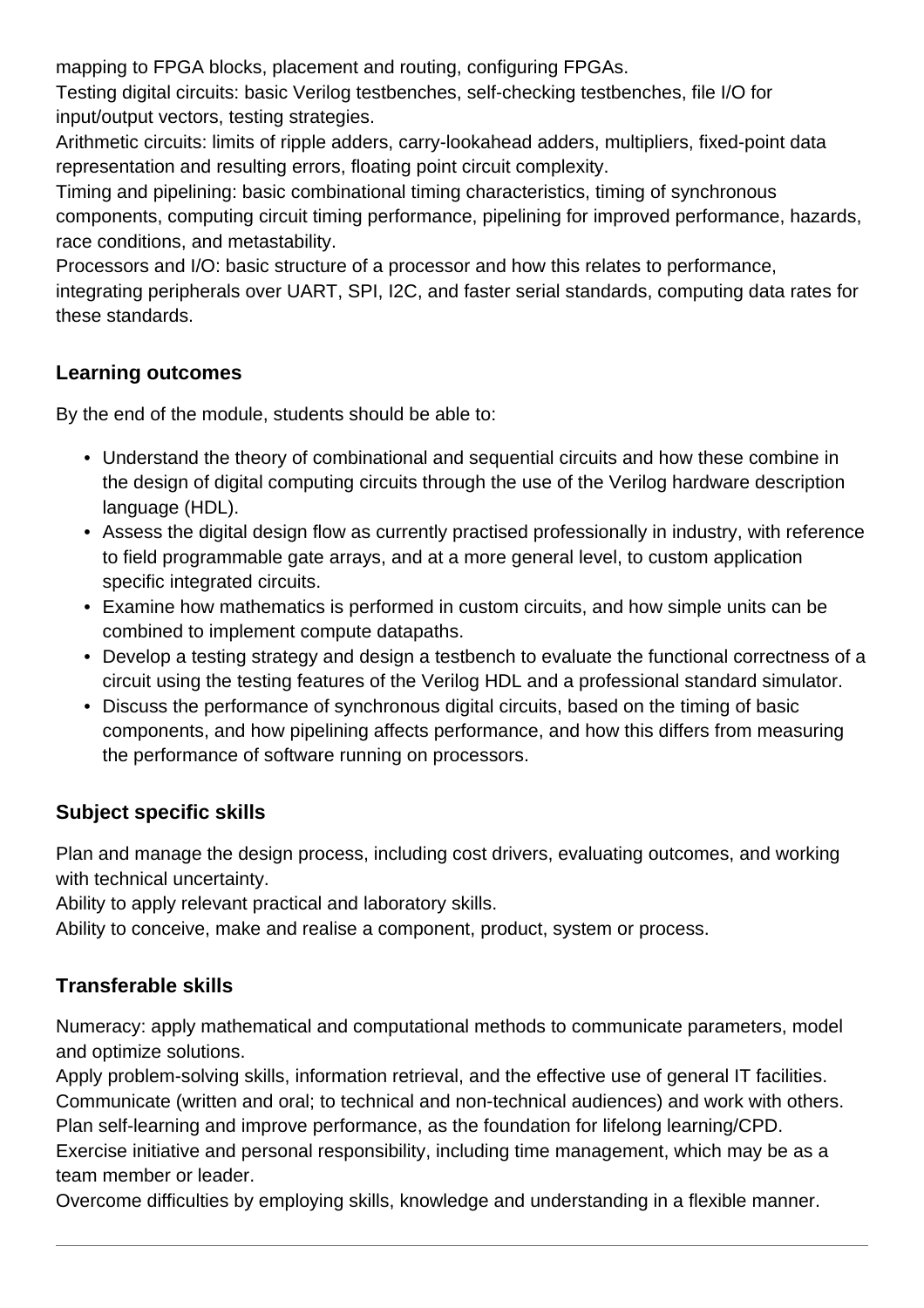## **Study**

## **Study time**

## **Type Required** Other activity 2 hours (1%) Private study 114 hours (76%) Total 150 hours

Lectures 20 sessions of 1 hour (13%) Practical classes 7 sessions of 2 hours (9%)

### **Private study description**

Guided independent learning: 114 hrs

## **Other activity description**

Revision classes: 2 × 1 hr

## **Costs**

No further costs have been identified for this module.

## **Assessment**

You must pass all assessment components to pass the module.

## **Assessment group C2**

|                                                                                                                                        | Weighting | <b>Study time</b> |
|----------------------------------------------------------------------------------------------------------------------------------------|-----------|-------------------|
| Assessed Design Assignment (10 page report)                                                                                            | 50%       |                   |
| Assessed Design Assignment, to design and implement a digital circuit of moderate complexity<br>using the skills learnt in the course. |           |                   |
| <b>Online Examination</b>                                                                                                              | 50%       |                   |
| OMP online examination                                                                                                                 |           |                   |

~Platforms - AEP,QMP

• Online examination: No Answerbook required